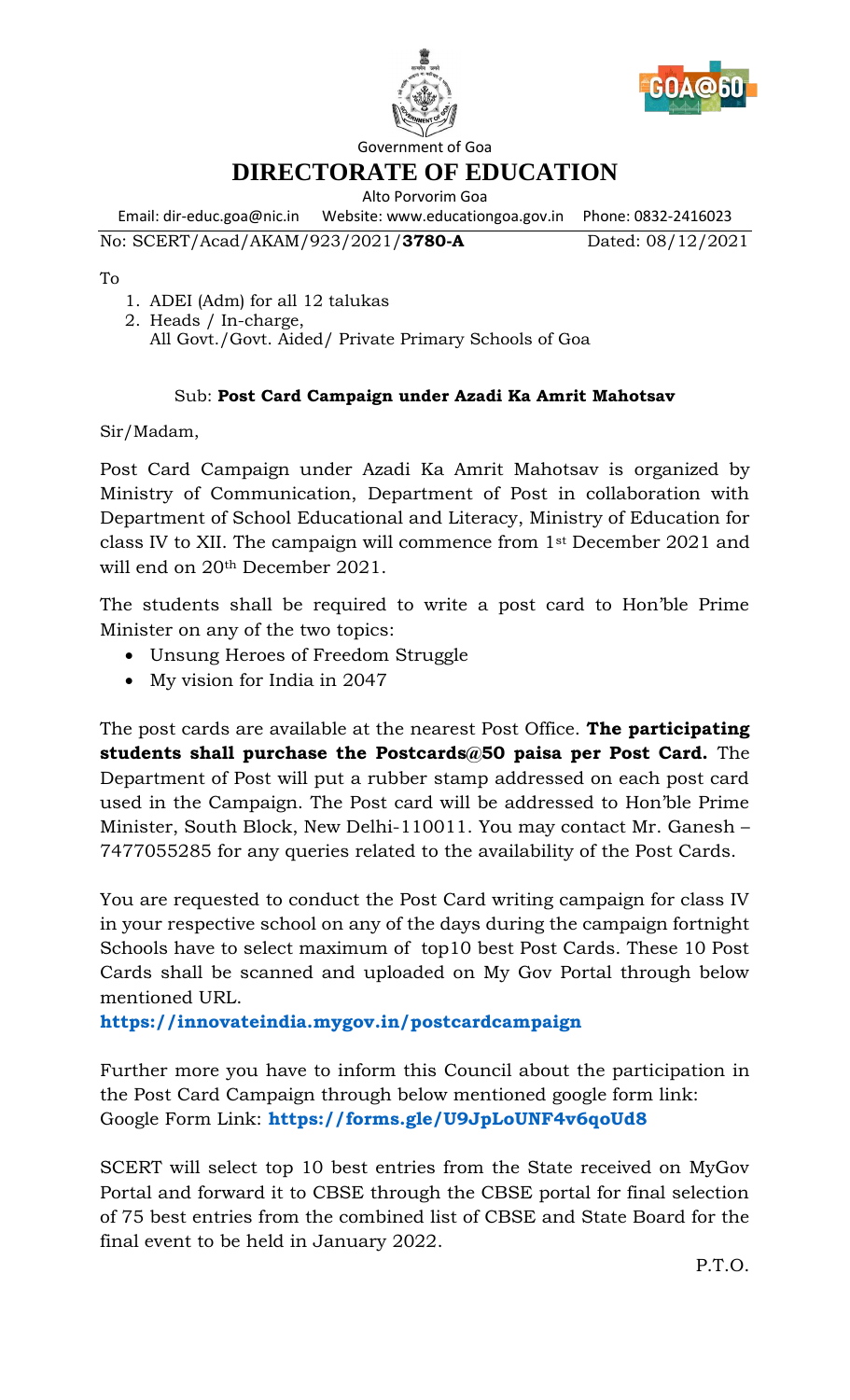You are hereby requested to encourage maximum students from your school to participate in the aforesaid competition. I look forward to your expeditious action.

Yours faithfully,

(Bhushan K. Savaikar) Director of Education

Copy to:

- 1) The Director, Directorate of Education, Porvorim
- 2) The S.P.D., Goa Samagra Shiksha, Porvorim, Goa
- 3) The Secretary, Goa Board of Sec. & Hr. Sec. Education, Porvorim
- 4) Sr. Supdt. Of Post Offices, Goa Division, Panaji, Goa.
- 5) The Dy. Director of Education, R.M.S.A., Porvorim, Goa
- 6) BRCs Goa Samagra Shiksha of all 12 talukas for information.
- 7) Office file
- 8) Guard file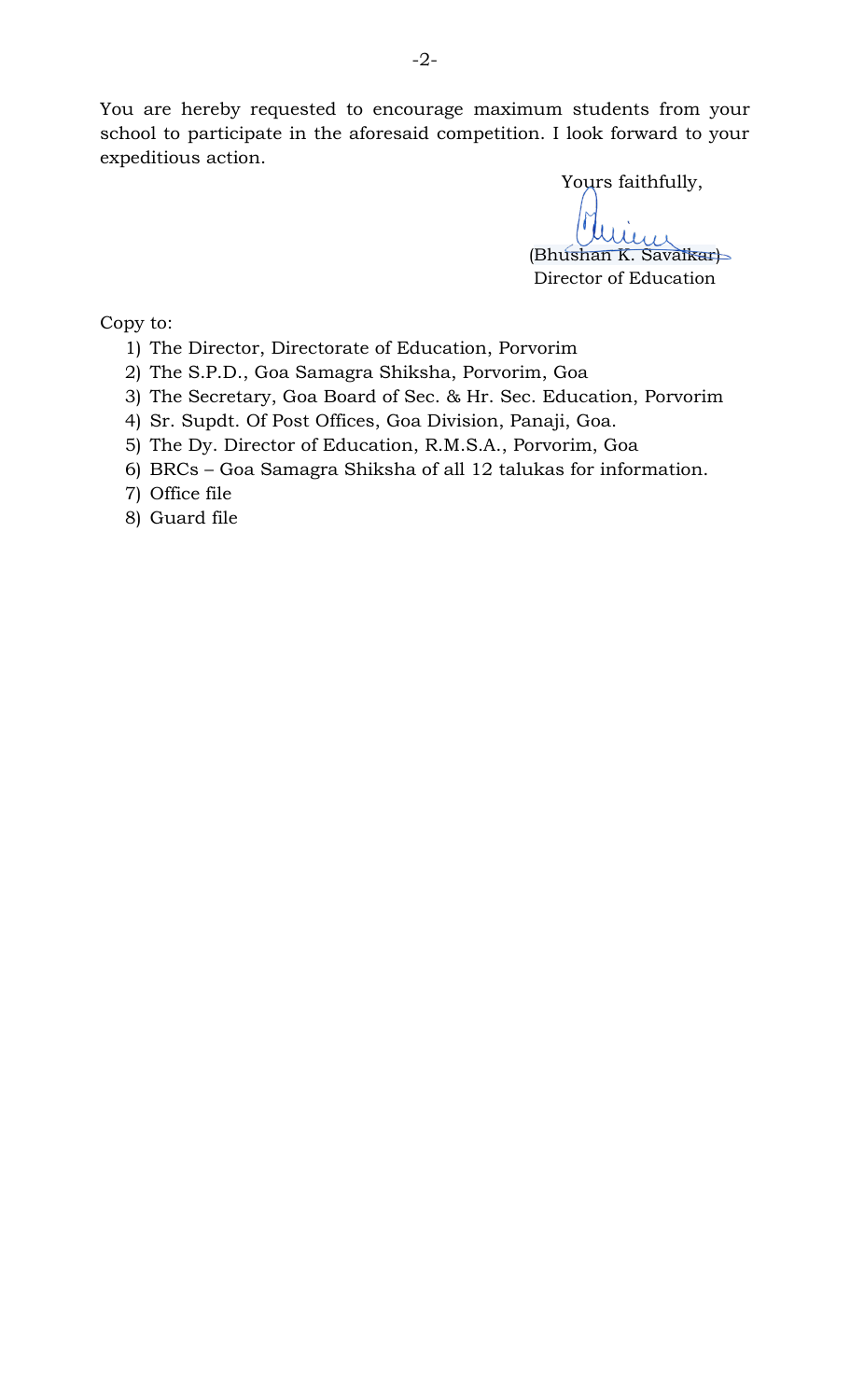



Government of Goa

**DIRECTORATE OF EDUCATION**

Alto Porvorim Goa

Email: dir-educ.goa@nic.in Website: www.educationgoa.gov.in Phone: 0832-2416023 No: SCERT/Acad/AKAM/923/2021/3780-B

Dated:  $08/12/2021$ 

To

The Headmaster / Principal All Govt./Govt. Aided/ Private Unaided Upper Primary, Secondary & Hr. Sec. Schools

## Sub: **Post Card Campaign under Azadi Ka Amrit Mahotsav**

Sir/Madam,

Post Card Campaign under Azadi Ka Amrit Mahotsav is organized by Ministry of Communication, Department of Post in collaboration with Department of School Educational and Literacy, Ministry of Education for class IV to XII. The campaign will commence from 1st December 2021 and will end on 20th December 2021.

The students shall be required to write a post card to Hon'ble Prime Minister on any of the two topics:

- Unsung Heroes of Freedom Struggle
- My vision for India in 2047

The post cards are available at the nearest Post Office. **The participating students shall purchase the Postcards@50 paisa per Post Card.** The Department of Post will put a rubber stamp addressed on each post card used in the Campaign. The Post card will be addressed to Hon'ble Prime Minister, South Block, New Delhi-110011. You may contact Mr. Ganesh – 7477055285 for any queries related to the availability of the Post Cards.

You are requested to conduct the Post Card writing campaign for classes V to XII in your respective school on any of the days during the campaign fortnight Schools have to select maximum of top 10 best Post Cards. These 10 Post Cards shall be scanned and uploaded on My Gov Portal through below mentioned URL.

**<https://innovateindia.mygov.in/postcardcampaign>**

Further more you have to inform this Council about the participation in the Post Card Campaign through below mentioned google form link: Google Form Link: **<https://forms.gle/U9JpLoUNF4v6qoUd8>**

SCERT will select top 10 best entries from the State received on MyGov Portal and forward it to CBSE through the CBSE portal for final selection of 75 best entries from the combined list of CBSE and State Board for the final event to be held in January 2022.

P.T.O.